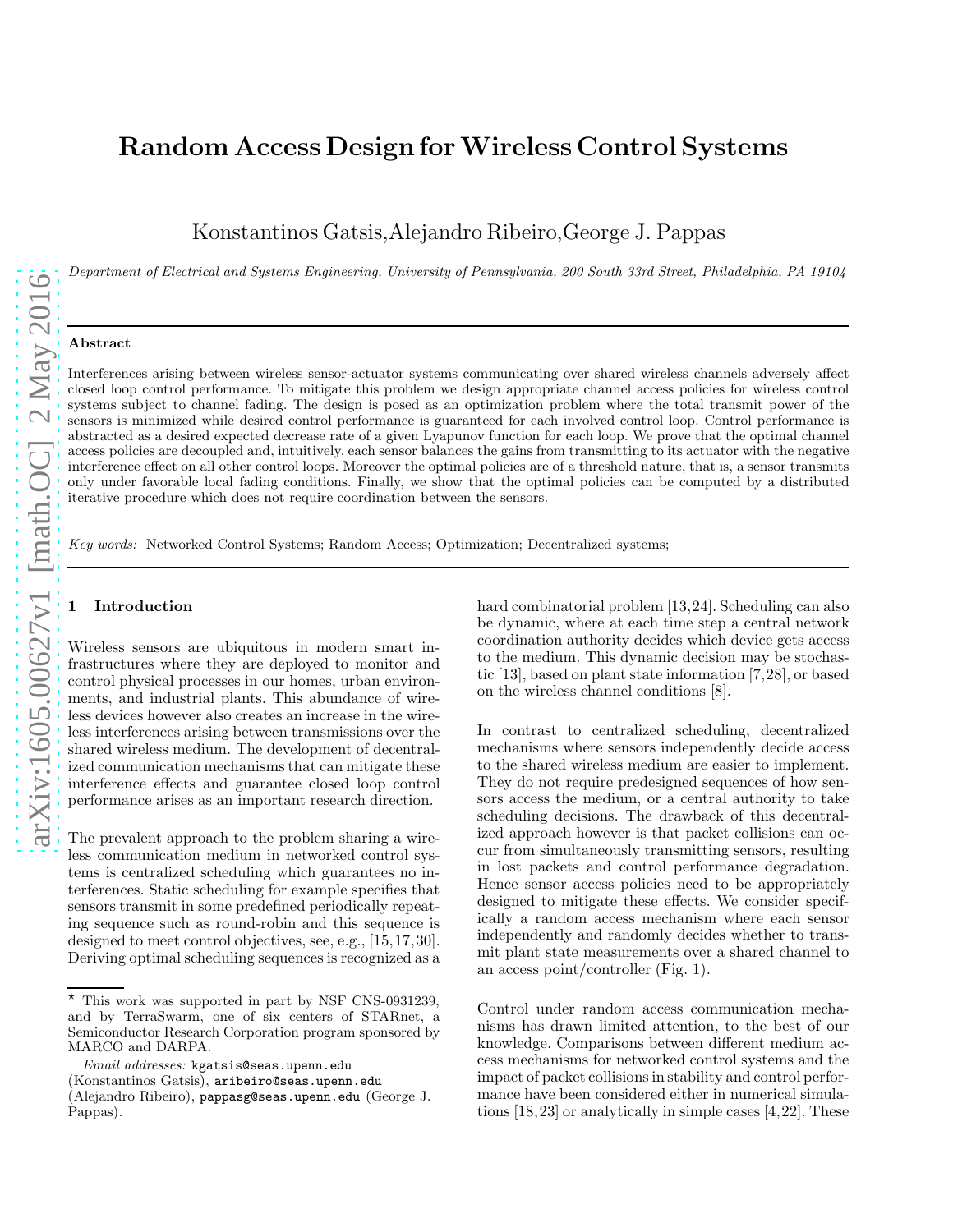include random access mechanisms and related Alohalike schemes, where after a packet collision the involved sensors wait for a random time interval and retransmit. Stability conditions under packet collisions were examined in [26, 29]. In contrast to these works, our goal is to design the medium access mechanism so that desired control performance is guaranteed. Besides closed loop control, optimal remote estimation over collision channels is considered recently in [27].

We pose the design of channel access policies for multiple control loops over a shared wireless channel as an optimization problem (Section 2). The goal is to satisfy a control performance requirement for each control loop while minimizing the total expected transmit power expenditures of the sensors. We propose a Lyapunov-like control performance abstraction, motivated from our work on centralized scheduling [8]. Each control system is abstracted via a given Lyapunov function which is desired to decrease at a predefined rate and in expectation due to the random packet losses and collisions on the shared medium. These control requirements are then shown to be equivalent to a minimum packet success rate on each link.

Besides mitigating packet collisions, sensors can exploit channel fading state information. Fading refers to large unpredictable variations in wireless channel transferences [12, Ch. 3,4] which in our setup affect the likelihood of successful packet decoding at the receiver. This communication model has been used in estimation and control applications [8, 9, 21] but not under a random access mechanism. We design sensor access policies that adapt to channel states, allowing to, e.g., transmit at higher rates under channel conditions with higher packet success. In preliminary work presented in [10] we considered again random access wireless sensors but employing simpler policies, in particular policies that do not adapt to channel states online.

Based on Lagrange duality arguments we characterize the structure of the optimal sensor access policies (Section 4). We show that the optimal policies are of a threshold nature, that is, each sensor transmits only when its corresponding channel state is favorable enough and avoids transmission otherwise. Moreover we reveal an intuitive decoupling of the policies among sensors. Each sensor should select its channel threshold in a way that balances the control performance of its own closed loop with the collective negative effect it has on all other control loops due to collisions. Decentralized policies with similar structures are also known to be optimal for general wireless random access communication networks [1, 16,20]. The context differs however, since in these works the objective is thoughput-based utility functions in contrast to the packet success rates used for control performance here.

In Section 5 we derive an iterative procedure to compute



Fig. 1. Random access architecture for m control loops over a shared wireless medium. Each sensor i randomly transmits with probability  $\alpha_{i,k}$  at time k to a common access point computing the plant control inputs. If only sensor  $i$  transmits, the successful decoding probability depends on local channel conditions  $h_{i,k}$ . If other sensors transmit at the same time a collision might occur at sensor i's transmission, rendering i's packet lost.

the optimal access policies. The procedure is easy to implement in our architecture as it does not require the sensors to coordinate among themselves, or to know what control performance the other sensors try to achieve. Technically the procedure optimizes the Lagrange dual problem, and relies on the common access point to compute the optimal dual variables and provide them to the sensors via the reverse channel. We conclude with a numerical example and some remarks (Sections 6, 7).

# 2 System Description

We consider a wireless control architecture where  $m$  independent plants are controlled over a shared wireless medium. Each sensor  $i$   $(i = 1, 2, ..., m)$  transmits measurements of plant  $i$  to an access point responsible for computing the plant control inputs. Packet collisions might arise on the shared medium between simultaneously transmitting sensors. See Fig. 1 for an illustration. We are interested in designing a mechanism for each sensor to independently decide whether to access the medium (random access) in a way that guarantees desirable control performance for all control systems.

Our goal is to design communication policies under the assumption that the dynamics for all  $m$  control systems have been designed a priori and are therefore fixed and independent of the communication policy. As a consequence, the system evolution is described by a switched model that depends on whether the controller manages to reach the access point or not. Thus, if we use  $\gamma_{i,k} \in$  $\{0,1\}$  to indicate the success of the transmission at time  $k$  for link/system i and assume the system is linear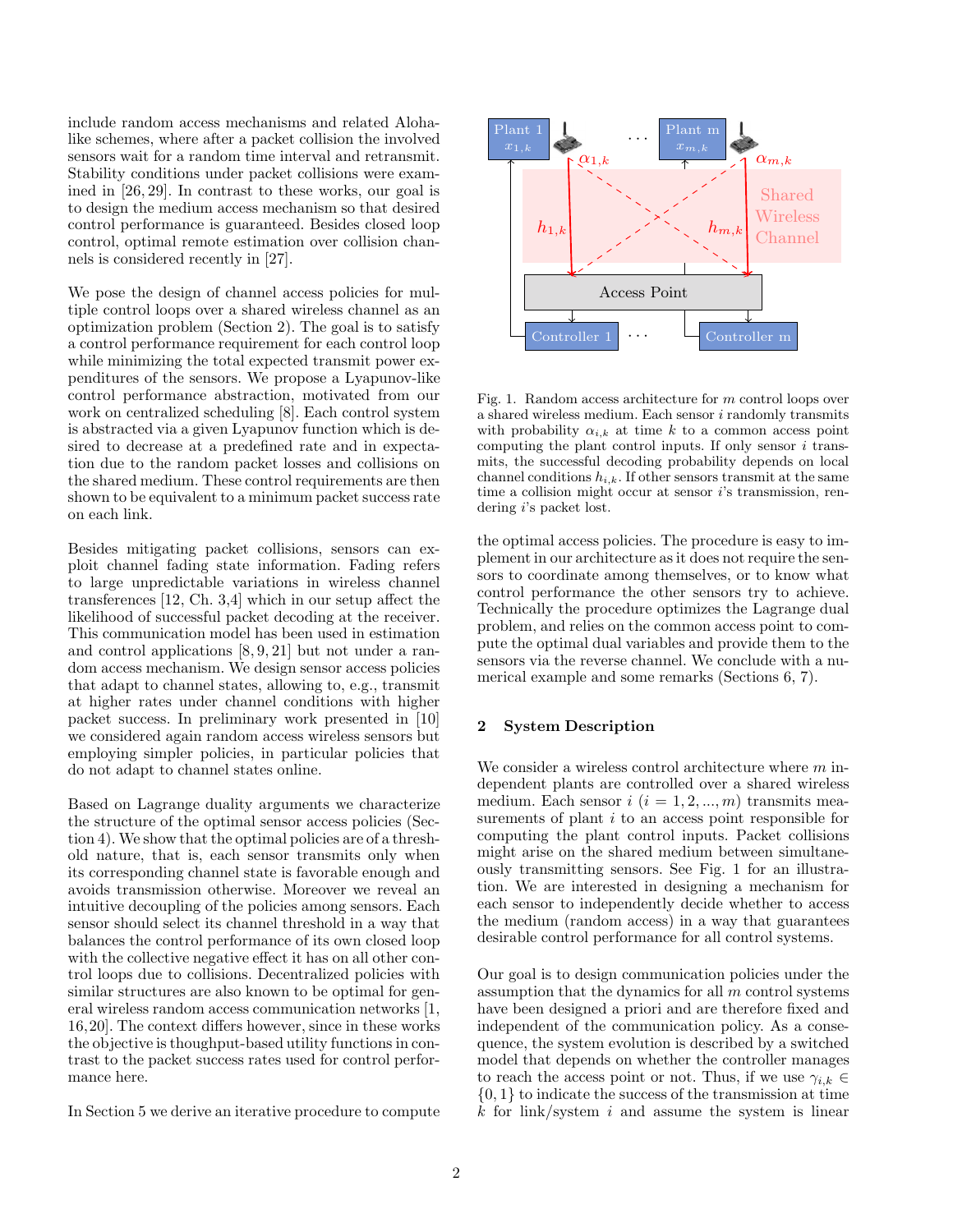and time invariant, we can model its evolution by the switched system

$$
x_{i,k+1} = \begin{cases} A_{c,i} x_{i,k} + w_{i,k}, & \text{if } \gamma_{i,k} = 1, \\ A_{o,i} x_{i,k} + w_{i,k}, & \text{if } \gamma_{i,k} = 0. \end{cases}
$$
 (1)

Here  $x_{i,k} \in \mathbb{R}^{n_i}$  denotes the state of control system i at each time k, which can in general include both plant and controller states – see, e.g., Example 1. At a successful transmission the system dynamics are described by the matrix  $A_{c,i} \in \mathbb{R}^{n_i \times n_i}$ , where 'c' stands for closed-loop, and otherwise by  $A_{o,i} \in \mathbb{R}^{n_i \times n_i}$ , where 'o' stands for open-loop. We assume that  $A_{c,i}$  is asymptotically stable, implying that if system  $i$  successfully transmits at each slot the state evolution of  $x_{i,k}$  is stable. The open loop matrix  $A_{o,i}$  may be unstable. The additive terms  $w_{i,k}$ model an independent (both across time  $k$  for each system  $i$ , and across systems) identically distributed (i.i.d.) noise process with mean zero and covariance  $W_i \succeq 0$ . An example of such a networked control system is presented next.

Example 1 Suppose each closed loop i consists of a linear plant and a linear output of the form

$$
x_{i,k+1} = A_i x_{i,k} + B_i u_{i,k} + w_{i,k},
$$
\n(2)

$$
y_{i,k} = C_i x_{i,k} + v_{i,k}, \qquad (3)
$$

where  $\{w_{i,k}, k \geq 0\}$  and  $\{v_{i,k}, k \geq 0\}$  are i.i.d. Gaussian disturbance and measurement noise respectively. Each wireless sensor i transmits the output measurement  $y_{i,k}$ to the controller. A dynamic control law adapted to the packet drops keeps a local controller state  $z_{i,k}$ ,

$$
z_{i,k+1} = F_i z_{i,k} + \gamma_{i,k} (F_{c,i} z_{i,k} + G_i y_{i,k})
$$
\n(4)

which may for example represent a local estimate of the plant state  $\left[14\right]$ , and applies plant input  $u_{i,k}$  as

$$
u_{i,k} = K_i z_{i,k} + \gamma_{i,k} (K_{c,i} z_{i,k} + L_i y_{i,k}).
$$
\n(5)

In other words, the controller updates appropriately the local state and input whenever a measurement is received. The overall closed loop system is obtained by joining plant and controller states into

$$
\begin{bmatrix} x_{i,k+1} \\ z_{i,k+1} \end{bmatrix} = \begin{bmatrix} A_i + \gamma_{i,k} B_i L_i C_i & B_i K_i + \gamma_{i,k} B_i K_{c,i} \\ \gamma_{i,k} G_i C_i & F_i + \gamma_{i,k} F_{c,i} \end{bmatrix}
$$
\n
$$
\cdot \begin{bmatrix} x_{i,k} \\ z_{i,k} \end{bmatrix} + \begin{bmatrix} I & \gamma_{i,k} B_i L_i C_i \\ 0 & \gamma_{i,k} G_i \end{bmatrix} \begin{bmatrix} w_{i,k} \\ v_{i,k} \end{bmatrix} (6)
$$
\nwhich is of the form (1).

The transmission success indicator variables  $\gamma_{i,k}$  are random with a distribution that depends on the communication policy which here is supposed to be a slotted random access policy. Specifically, communication takes place in time slots generically indexed by k. At every slot  $k$  each sensor  $i$  transmits over the shared channel with some probability  $\alpha_{i,k} \in [0,1]$  to be designed. A sensor's transmission might fail due to two reasons, packet decoding errors and packet collisions. A collision might be experienced on link  $i$ , thereby rendering packet  $i$  lost, if some other sensor  $j \neq i$  transmits in the same time slot. We assume that such a collision event occurs with constant probability  $q_{ji} \in [0, 1]$ , given that both sensors  $i, j$ transmit in the slot. Thus, the probability that sensor i's transmission is free of collisions, i.e., that no other sensor transmits and causes collisions on link  $i$ , equals  $\prod_{j\neq i}[1-\alpha_{j,k} q_{ji}]$ . See Remark 1 for details of this collision model.

If sensor i transmits and has a collision free time slot, the success of decoding the message at the access point/receiver depends on the randomly varying channel conditions on link *i*. Denote then by  $h_{i,k} \in \mathbb{R}_+$  the current channel fading conditions for link  $i$  at time  $k$ . We adopt a block fading model [12, Ch. 4] whereby channel states  $\{h_{i,k}, k \geq 0\}$  are assumed constant during each transmission slot  $k$ , but i.i.d. across time with distribution  $\phi_i$ . We also assume channel states are independent among systems  $i$ , a common assumption in the literature [1, 16, 20], as well as independent of the plant process noise  $w_{i,k}$ . We let  $q(h_{i,k})$  denote the probability of successful transmission given the current channel state  $h_{i,k}$ . For more details on this communication model see Remark 2. The function  $q : \mathbb{R}_+ \to [0,1]$  is assumed to be continuous and strictly increasing, i.e., higher channel fading states imply higher packet success probability.

Combining the effects of collisions and packet losses due to fading, the probability that a packet is successfully decoded at the access point can be written as

$$
\mathbb{P}(\gamma_{i,k} = 1) = \alpha_{i,k} q(h_{i,k}) \prod_{j \neq i} \left[1 - \alpha_{j,k} q_{ji}\right]. \tag{7}
$$

This expression states that the probability of system  $i$  in  $(1)$  closing the loop at time k equals the probability that transmission  $i$  is successfully decoded at the receiver, multiplied by the probability that no other sensor  $j \neq i$ is causing collisions on ith transmission.

Channel states reveal information about how easy it is for each sensor to successfully communicate, assuming no other sensor transmits. We assume that before deciding whether to transmit each sensor has access to its respective channel state and may adapt accordingly. For example sensor i may transmit with higher or lower rate  $\alpha_{i,k}$  under favorable or unfavorable channel states  $h_{i,k}$ respectively. Hence we design policies that are measurable functions of the form  $\alpha_{i,k} = \alpha_i(h_{i,k})$ . Since channel states are i.i.d. over time we restrict attention to stationary policies, and drop the time index when not nec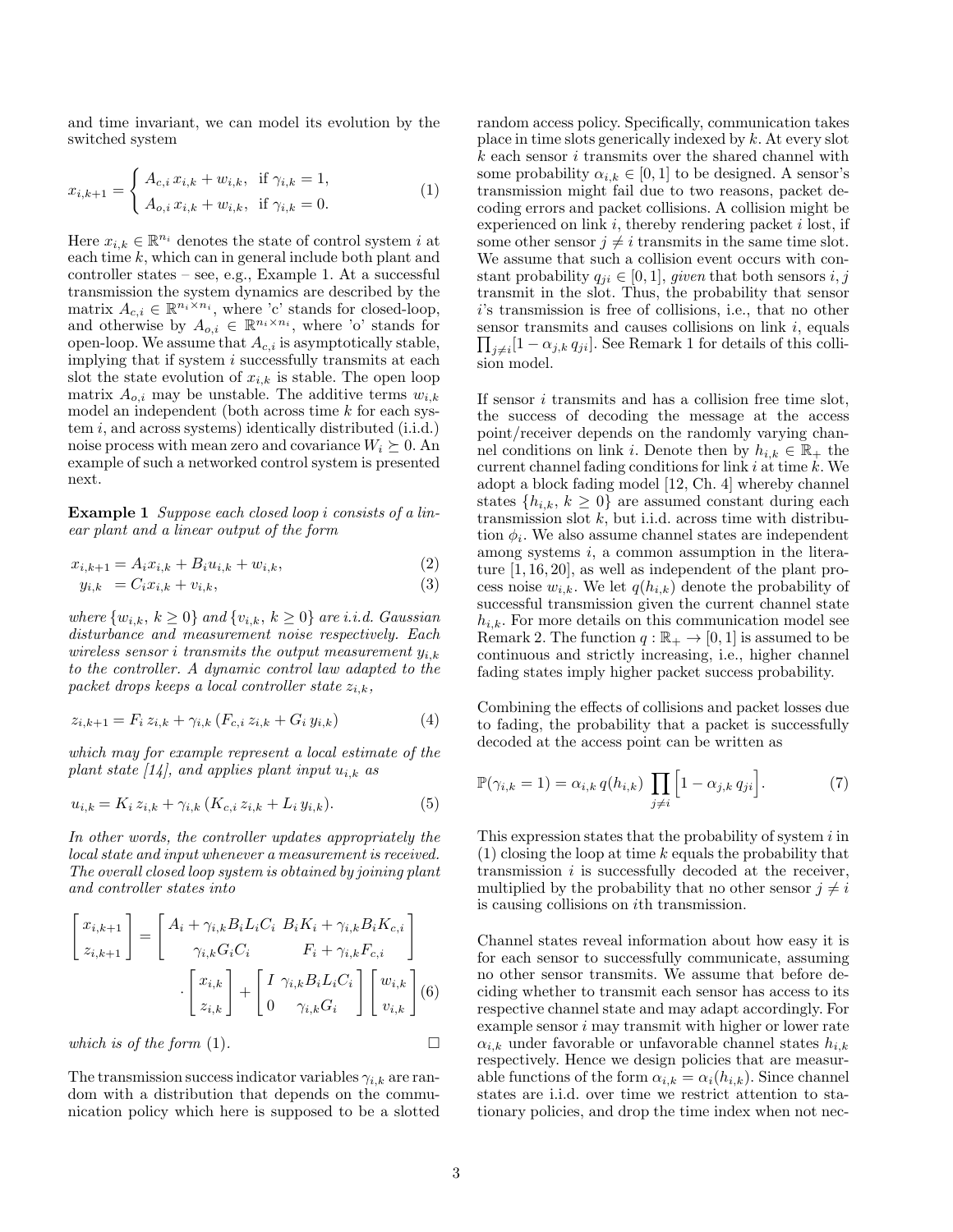essary. The set of all access policies for sensor  $i$  is then

$$
\mathcal{A}_i = \{ \alpha_i : \mathbb{R}_+ \to [0, 1] \} \tag{8}
$$

and the vector  $\alpha(.)$  of access policies for all sensors belongs in the Cartesian product space  $\mathcal{A} = \mathcal{A}_1 \times \ldots \mathcal{A}_m$ . For fixed sensor access policies, the probability of successful transmission on link i can be expressed as

$$
\mathbb{P}(\gamma_{i,k}=1) = \mathbb{E}_{h_i}[\alpha_i(h_i) q(h_i)] \prod_{j \neq i} \left[1 - \mathbb{E}_{h_j}[\alpha_j(h_j)] q_{ji}\right].
$$
\n(9)

This expression follows from (7) by taking expectation with respect to the channel states and using the independence of channels among systems. The expectation is well-defined as both functions  $\alpha(.)$ ,  $q(.)$  are measurable and bounded in [0, 1] hence integrable.

We make the following technical assumption on the probability distribution of channel states, which holds true for practically considered models [12, Ch. 3].

**Assumption 1** The distributions  $\phi_i$  of channel states  $\{h_{i,k}, k \geq 0\}$  for all  $i = 1, \ldots, m$  are non-atomic, i.e., have a continuous distribution function on  $\mathbb{R}_+$ .

Remark 1 Our collision model captured by the probabilities  $q_{ji}$  subsumes: i) the conservative case where simultaneous transmissions certainly lead to collisions  $(q_{ji} = 1)$ usually considered in control literature, e.g., [26, 29], ii) the case where simultaneously transmitted packets are not always lost  $(q_{ji} < 1)$ , e.g., due to the capture phenomenon [19], and iii) the asymmetric case where different sensors j,  $\ell$  interfere differently on link i, e.g., due to their spatial configuration.

**Remark 2** The channel fading conditions  $h_{i,k}$  change unpredictably over time  $(12, Ch. 3)$  and affect the communication of the sensors. In particular if sensor i transmits at a power level  $p_i$ , and assuming no other sensor transmits, the power level of the received signal is the product  $h_{i,k}p_i$  of the current channel fading gain and transmit power. During high channel fading gains for sensor i there is a higher received signal-to-noise ratio (SNR) at the access point/controller and consequently a higher chance to successfully decode the transmitted message. We let  $q(h_{i,k})$  denote the packet success as a function of the channel state – for more details on this model the reader is referred to [9]. An illustration of this relationship is given in Fig. 2. We suppose that each sensor i has access to the channel state  $h_{i,k}$  before deciding whether to transmit over the shared channel. For example this can be performed by short pilot signals sent from the access point to the sensors at the beginning of each time slot.



Fig. 2. Probability of successful decoding as a function of the received signal power level. Higher channel fading gains imply higher chance of packet success, hence more more favorable transmission opportunities.

## 3 Control Performance and Random Access Problem

The random packet success on link  $i$  modeled by  $(9)$ causes each control system  $i$  in  $(1)$  to switch in a random fashion between the two modes of operation (open and closed loop). As a result, the sensor access policies  $\alpha(.)$  to be designed affect the performance of all control systems. The following proposition characterizes via a Lyapunov-like abstraction a connection between control performance and the packet success rate.

Proposition 1 (Control performance abstraction) Consider a switched linear system i described by (1) and  $\gamma_{i,k}$  being a sequence of i.i.d. Bernoulli random variables, and a quadratic function  $V_i(x_i) = x_i^T P_i x_i, x_i \in \mathbb{R}^{n_i}$ with a positive definite matrix  $P_i \succ 0$ . Then the function  $V_i(x_i)$  decreases with an expected rate  $\rho_i < 1$  at each step, i.e., we have

$$
\mathbb{E}\left[V_{i}(x_{i,k+1})\,\big|\,x_{i,k}\right] \leq \rho_{i}\,V_{i}(x_{i,k}) + Tr(P_{i}W_{i})\tag{10}
$$

for all  $x_{i,k} \in \mathbb{R}^{n_i}$ , if and only if

$$
\mathbb{P}(\gamma_{i,k}=1) \geq c_i,\tag{11}
$$

where  $c_i \geq 0$  is computed by the semidefinite program

$$
c_i = \min\{\theta \ge 0 : \theta A_{c,i}^T P_i A_{c,i} + (1 - \theta) A_{o,i}^T P_i A_{o,i} \le \rho_i P_i\}.
$$
(12)

Proof. The expectation over the next system state  $x_{i,k+1}$  on the left hand side of (10) accounts via (1) for the randomness introduced by the process noise  $w_{i,k}$ and the random success  $\gamma_{i,k}$ . In particular we have that

$$
\mathbb{E}\left[V_i(x_{i,k+1})\,\big|\,x_{i,k}\right] = \mathbb{P}(\gamma_{i,k} = 1)\,\,x_{i,k}^T A_{c,i}^T P_i A_{c,i} x_{i,k} + \mathbb{P}(\gamma_{i,k} = 0)\,\,x_{i,k}^T A_{o,i}^T P_i A_{o,i} x_{i,k} + Tr(P_i W_i). \tag{13}
$$

Here we used the fact that the random variable  $\gamma_{i,k}$  is independent of the system state  $x_{i,k}$ . Plugging (13) at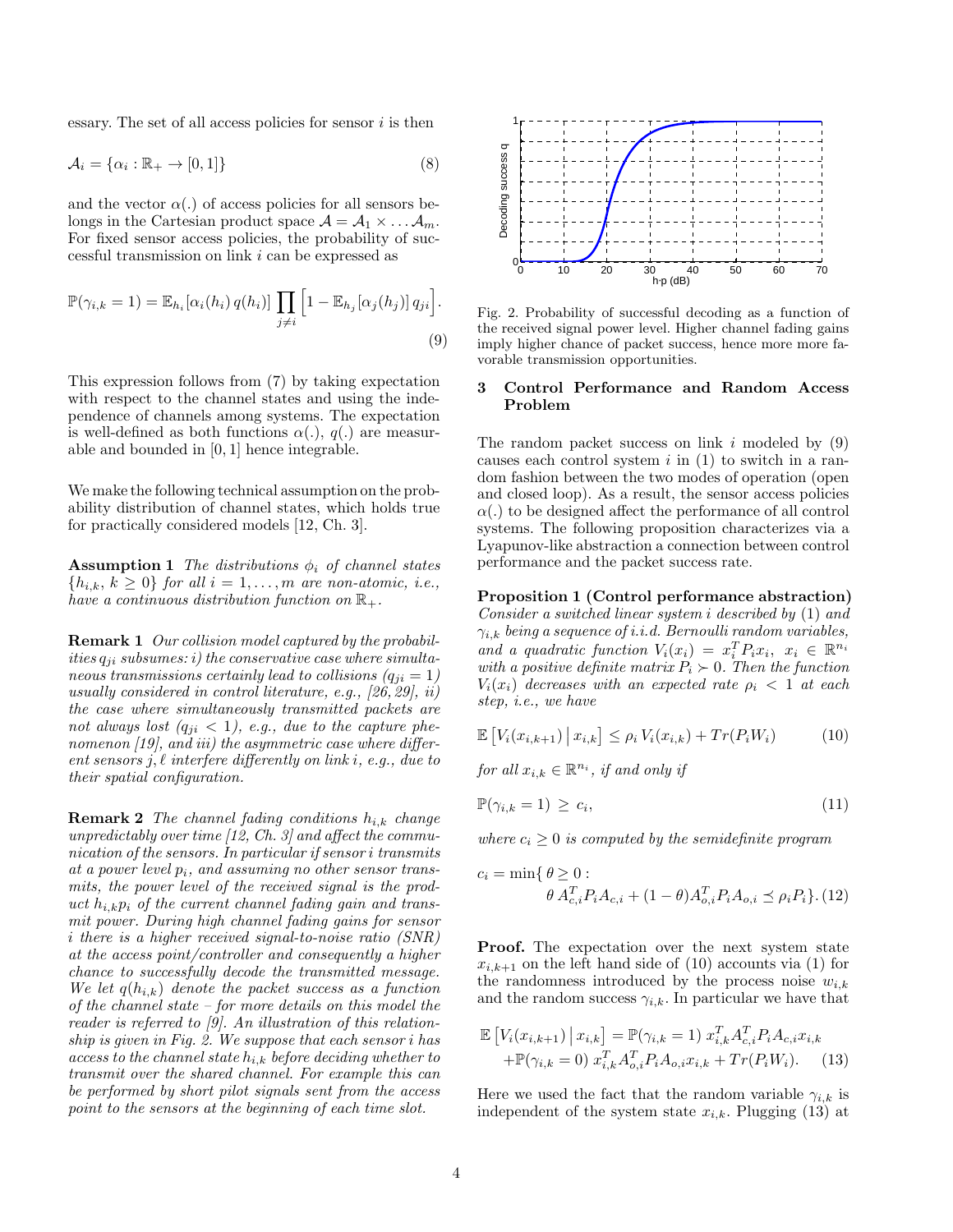the left hand side of (10) we get

$$
\mathbb{P}(\gamma_{i,k} = 1) \; x_{i,k}^T A_{c,i}^T P_i A_{c,i} x_{i,k} \n+ \mathbb{P}(\gamma_{i,k} = 0) \; x_{i,k}^T A_{o,i}^T P_i A_{o,i} x_{i,k} \le \rho_i x_{i,k}^T P_i x_{i,k}.
$$
\n(14)

Since condition (10) needs to hold for all  $x_{i,k} \in \mathbb{R}^{n_i}$  we can rewrite (14) as a linear matrix inequality [5]

$$
\mathbb{P}(\gamma_i = 1) A_{c,i}^T P_i A_{c,i} + (1 - \mathbb{P}(\gamma_i = 1)) A_{o,i}^T P_i A_{o,i} \preceq \rho_i P_i,
$$
\n(15)

where we dropped the time indices from  $\gamma_{i,k}$  since they are i.i.d. by assumption. The values  $\mathbb{P}(\gamma_i = 1)$  that satisfy this linear matrix inequality belong in some closed convex set. As a result there is a minimum value  $c_i$ , given by the semidefinite program (12), such that condition (15) is equivalent to  $\mathbb{P}(\gamma_i = 1) \geq c_i$ . .

The interpretation of the quadratic function  $V_i(x_i)$  in this proposition is that it acts as a Lyapunov function for the control system – see Remark 3. When the loop closes, the Lyapunov function of the system state decreases, while in open loop it increases, and (10) describes an overall decrease in expectation over the packet success. We also point out that an implicit assumption for Proposition 1 and throughout the paper is that if system i always remains in closed loop then the desired decrease rate is met, that is,  $A_{c,i}^T P_i A_{c,i} \preceq \rho_i P_i$ .

In this paper we assume that quadratic Lyapunov functions  $V_i(x_i)$  and desired expected decrease rates  $\rho_i$  are given for each control system. They present a control interface for communication design over a shared wireless medium. We design the sensor access policies so that all Lyapunov functions i decrease at the desired rates  $\rho_i < 1$ at any time  $k$  in expectation. By the above proposition, these control performance requirements are equivalent to minimum packet success rates  $(11)$  for each link i, computed by (12). Hence we need to ensure that (11) holds for all links i.

Besides control performance, it is desired that the sensors' channel access mechanism makes an efficient use of their power resources. We assume that when sensor  $i$ decides to access the channel it transmits with a fixed power  $p_i > 0$ . The total expected power consumption at each slot is given by  $\sum_{i=1}^{m} \mathbb{E}_{h_i} \alpha_i(h_i) p_i$  summing up the transmit power of each system  $i$  if the system decides to transmit. We pose then the design of the sensor access policies  $\alpha$  that minimize the total expected power consumption subject to the desired control performance  $(10)$  (equivalently  $(11)$ ) for all plants as

$$
\underset{\alpha \in \mathcal{A}}{\text{minimize}} \quad \sum_{i=1}^{m} \mathbb{E}_{h_i} \alpha_i(h_i) p_i \tag{16}
$$

subject to  $c_i \leq \mathbb{E}_{h_i}[\alpha_i(h_i)q(h_i)]$  $j\neq i$  $\left[1 - \mathbb{E}_{h_j}[\alpha_j(h_j)]q_{ji}\right]$ 

$$
i = 1, \dots, m. \tag{17}
$$

Technically we assume that the problem is strictly feasible. This is a common constraint qualification assumption that will allow us to examine the Lagrange dual problem [5, Ch. 5]. More specifically we assume the following.

**Assumption 2** There exists  $\alpha' \in \mathcal{A}$  that satisfies constraints (17) with strict inequality.

In the following section we proceed to characterize the optimal access policies  $\alpha^*$ . In particular we reveal a simple and intuitive decoupled structure. Each sensor i independently accesses the channel in a way that trades off the goal of closed loop  $i$  with the effect of collisions on all other closed loops  $j \neq i$  collectively. Later in Section 5 we develop a procedure to find these optimal access policies.

**Remark 3** In this paper we are interested in communication design for control performance, in contrast to determining what communication designs guarantee stability commonly examined in the literature, e.g. [14, 15, 29, 30]. The Lyapunov-like abstraction (10) of Proposition 1 provides a characterization of control performance, which also implies stability. If (10) holds for each time step  $k = 0, \ldots, N - 1$ , then by taking the expectation at both sides and by iterating backwards in time we find that

$$
\mathbb{E}V_i(x_{i,N}) \le \rho_i \mathbb{E}V_i(x_{i,N-1}) + Tr(P_i W_i)
$$
  
\n
$$
\le \dots \le \rho_i^N \mathbb{E}V_i(x_{i,0}) + \sum_{k=0}^{N-1} \rho_i^k Tr(P_i W_i).
$$
 (18)

Hence, system states have second moments that decay exponentially with rate  $\rho_i < 1$  and in the limit remain bounded by  $Tr(P_iW_i)/(1-\rho_i)$ , since the sum in (18) converges. As a technical sidenote, an advantage of the Lyapunov performance approach is that it defines a convex region (a lower bound) for the packet success rate in (11), which is easy to employ in our random access design (17). On the contrary, a jump linear system of the form  $(1)$  is (mean square) stable if and only if the spectral radius of the matrix  $\mathbb{P}(\gamma_i = 1)A_{c,i} \otimes A_{c,i} + \mathbb{P}(\gamma_i = 0)A_{o,i} \otimes A_{o,i}$ is less than  $1/6$ . However the spectral radius of a nonsymmetric matrix is not convex in general, hence it is unclear how to best examine stability in our random access framework.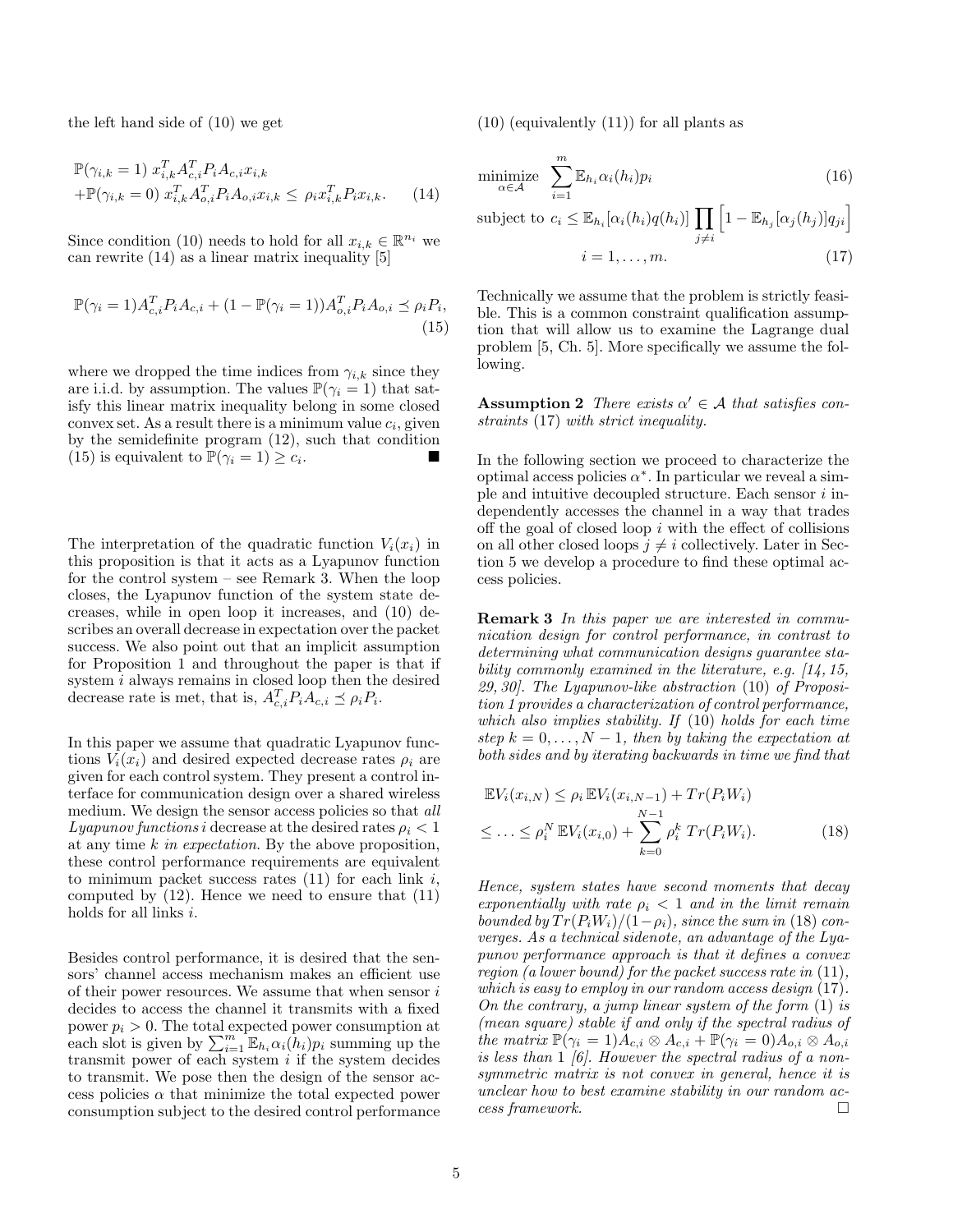#### 4 Channel-aware Random Access Design

Our main result is the following characterization of the optimal access policies for the sensors.

Theorem 1 (Optimal sensor access) Consider a random access architecture with m control loops of the form (1), communication modeled by 9, and control performance abstracted by  $(10)-(11)$  for each loop  $i = 1, \ldots, m$ . Consider the design of optimal sensor access policies (16)-(17), and let Assumptions 1, 2 hold. Then there exists a matrix of non-negative elements  $\nu^* \in \mathbb{R}^{m \times m}_+$  such that the optimal sensor access policy for each sensor  $i = 1, \ldots, m$  is written as

$$
\alpha_i^*(h_i) = \begin{cases} 1 & \text{if } \nu_{ii}^* q(h_i) \ge p_i + \sum_{j \ne i} \nu_{ji}^* q_{ij} \\ 0 & \text{otherwise.} \end{cases}
$$
(19)

We observe the following interesting facts. First note that the optimal policies are deterministic, that is, given current channel conditions each sensor either transmits or not. Second we note that by the assumed strict monotonicity of the packet success function  $q(.)$ , the optimal sensor access policies in (19) are threshold policies. That is, a sensor transmits only when its corresponding channel quality is above some threshold. The intuitive interpretation is that a sensor should attempt to close its loop only when its channel is sufficiently favorable, i.e., the sensor experiences a sufficiently high current packet success rate.

Third, and more importantly, the optimal policies are decoupled among the sensors. That is because the policy  $\alpha_i^*$  (or equivalently the threshold for sensor i) in (19) only depends on parameters pertinent to system *i*, i.e., its transmit power  $p_i$ , and the values  $\nu_{ii}^*$  and  $\sum_{j\neq i} \nu_{ji}^* q_{ij}$  which belong in the *i*th column of matrix  $\nu^*$ . Hence, as long as the matrix  $\nu^*$  is available, each sensor can select its optimal channel access policy independently of what the other sensors are trying to achieve. We note that decentralized threshold-based policies have also been shown to be optimal for general wireless communication networks [1,16,20]. The context differs however, since in these works the objective is thoughputbased utility functions in contrast to the packet success rates used for control systems here.

As we explain in the proof, the matrix  $\nu^*$  technically corresponds to the optimal Lagrange multiplier of an appropriately defined problem (cf.  $(A.7)-(A.10)$ ). An intuitive alternative interpretation is as follows. We can think of each diagonal term  $\nu_{ii}^*$  as the importance of control performance of system  $i$ , and of each off-diagonal term  $\nu_{ji}^*$  as the collision effect that sensor *i* has on another system  $j$ . The optimal access policy for sensor  $i$ in (19), or equivalently the optimal channel threshold, trades off the requirement on loop i and the collective negative effect  $(\sum_{j\neq i} \nu_{ji}^* q_{ij})$  on all other control loops  $j \neq i$ . That is because a larger value  $\nu_{ii}^*$  corresponds to a lower threshold (sensor transmits more often), while a larger value  $\sum_{j\neq i}\nu_{ji}^*q_{ij}$  corresponds to a higher threshold (sensor transmits less often). Note also that the latter summands are normalized by the parameters  $q_{ij}$ , i.e., the probability that sensor  $i$  collides with link  $i$  when both sensors transmit. Morever, a high transmit power  $p_i$  in (19) also implies that sensor i should access the channel less often to limit expenditures.

The decoupled structure of the optimal sensor access policies in Theorem 1 relies on knowing the values  $\nu^*$ . In the following section we develop a distributed iterative procedure to obtain the desired  $\nu^*$ .

Remark 4 In our previous work in [10] we consider simpler random access policies for the sensors, not taking into account channel state information. In particular we consider that at every time k each sensor i randomly and independently transmits with some constant probability  $\tilde{\alpha}_i \in [0, 1]$  to be designed. Similarly to (9) the probability of successfully closing each loop is given by  $\mathbb{P}(\gamma_{i,k}=1)=\tilde{\alpha}_i q_{ii} \prod_{j\neq i} \left[1-\tilde{\alpha}_j q_{ji}\right]$ . It turns out [10, Theorem 2] that the optimal access rates  $\tilde{\alpha}^*$ , i.e., the solution to a problem equivalent to the channel-aware setup in  $(16)-(17)$  can be expressed as

$$
\tilde{\alpha}_i = \frac{\tilde{\nu}_{ii}}{p_i + \sum_{j \neq i} \tilde{\nu}_{ji} q_{ij}} \tag{20}
$$

for each  $i \in \{1, \ldots, m\}$  for some non-negative matrix  $\tilde{\nu} \in \mathbb{R}_+^{m \times m}$ . The matrix  $\tilde{\nu}$  here has the same interpretation as the matrix  $\nu^*$  of Theorem 1 but the two matrices are different as they correspond to different problems. Hence we see that for the non-channel-aware case the sensors need to randomize  $(0 < \tilde{\alpha}_i < 1)$ . In contrast, conditioned on channel state information being available the optimal policies for the sensors are deterministic, exploiting favorable channel conditions to transmit.

## 5 Computation of Channel-aware Random Access Policies

In the previous section the optimal sensor access policies that guarantee control performance of all closed loop systems and minimize power expenditures are characterized in terms of some appropriate matrix of values  $\nu^*$  (Theorem 1). In this section we capitalize on this result and develop an iterative procedure to determine the optimal sensor access policies by computing these values  $\nu^*$ . The procedure is distributed and easily implementable in the architecture of Fig. 1. In particular the common access point/controller is responsible for finding  $\nu^*$  and communicates them to the sensors via the reverse channel,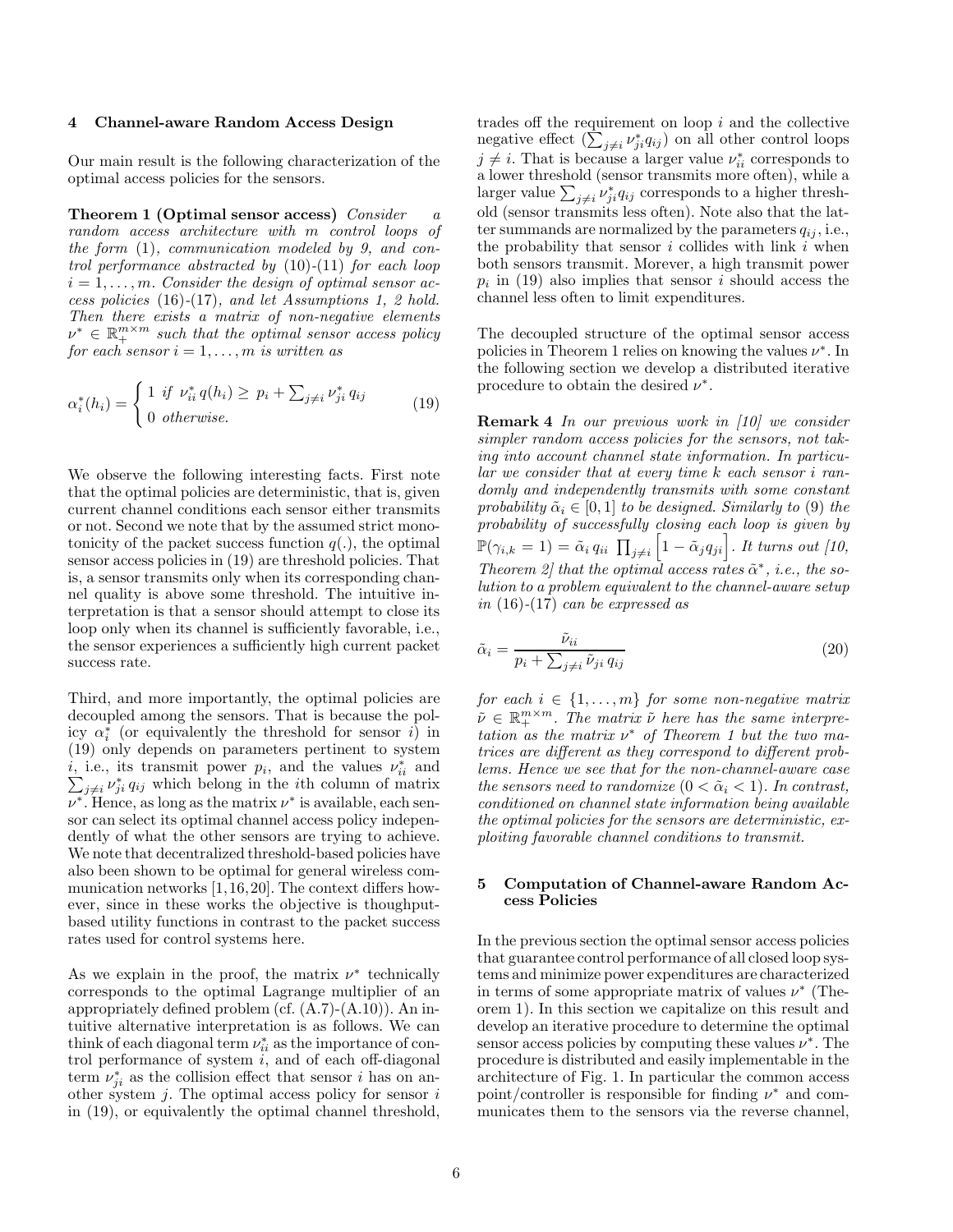so that the sensors do not need to directly coordinate or communicate among themselves.

Technically as we have argued in the proof of Theorem 1 the values  $\nu^*$  are the optimal Lagrange dual variables of an appropriately defined problem  $(cf.(A.7)-(A.10)).$ The iterative procedure presented in Algorithm 1 corresponds mathematically to a dual subgradient algorithm [2, Ch. 8] to find the optimal dual variables  $\nu^*$ . Alternatively we can interpret the procedure as a distributed implementation in the wireless control architecture of Fig. 1 as follows.

At each period  $t$  the access point/controller of Fig. 1 maintains a tentative matrix of values  $\nu(t)$ . At the beginning of each period, the access point (AP) sends to each sensor *i* the values  $\nu_{ii}(t)$  and  $\sum_{j\neq i} \nu_{ji}(t)q_{ij}$  via the reverse channel (Step 3). For the rest of the period  $t$ each sensor uses a random access policy  $\alpha(h_i, t)$  as if the received values  $\nu(t)$  corresponded to the optimal  $\nu^*$ (Step 4). Here  $\alpha(h_i; t)$  denotes the valuation of the policy during period t at any channel state  $h_i \in \mathbb{R}_+$ . Then the AP measures the gap between desired and current control performance of each system during this period and updates the values  $\nu(t)$  to  $\nu(t+1)$  to prepare for the next period (Step 7). To perform this update the AP needs to compute<sup>[1](#page-6-0)</sup> the average transmission and packet success rates for each system during this period (Step 5) and keep track of some auxiliary variables (Step 6).

This algorithm is guaranteed to converge to the optimal sensor access policies as we state next.

Theorem 2 (Sensor access optimization) Consider the setup of Theorem 1. The iterations of Algorithm 1 with stepsizes in (24)-(26) satisfying  $\sum_{t\geq 0} \varepsilon(t)^2 < \infty$ ,  $\sum_{t\geq0}\varepsilon(t)\,=\,\infty$  converge to the optimal sensor access policies, i.e.,

$$
c_i \leq \lim_{t \to \infty} \mathbb{E}_{h_i}[\alpha_i(h_i; t)q(h_i)] \prod_{j \neq i} \left[1 - \mathbb{E}_{h_j}[\alpha_j(h_j; t)]q_{ji}\right],
$$
\n(27)

for all  $i = 1, \ldots, m$ , and

$$
\lim_{t \to \infty} \sum_{i=1}^{m} \mathbb{E}_{h_i}[\alpha_i(h_i; t)] p_i = \sum_{i=1}^{m} \mathbb{E}_{h_i}[\alpha_i^*(h_i)] p_i.
$$
 (28)

The caveat of this distributed implementation is that it requires information exchange between sensors and the 1: Initialize  $\lambda(0) \in \mathbb{R}_+^m$ ,  $\nu(0) \in \mathbb{R}_+^{m \times m}$  at the AP

2: **loop** At period  $t = 0, 1, \ldots$ 

- 3: AP sends  $\nu_{ii}(t)$ ,  $\sum_{j\neq i} \nu_{ji}(t) q_{ij}$  to each sensor *i*.
- 4: During the period each sensor i accesses the channel according to policy

$$
\alpha_i(h_i; t) \leftarrow \begin{cases} 1 \text{ if } \nu_{ii}(t) \, q(h_i) \geq p_i + \sum_{j \neq i} \nu_{ji}(t) \, q_{ij} \\ 0 \text{ otherwise.} \end{cases} (21)
$$

5: AP measures  $\mathbb{E}_{h_i}[\alpha_i(h_i;t) q(h_i)], \mathbb{E}_{h_i}[\alpha_i(h_i;t)]$  for all sensors  $i = 1, \ldots, m$  during the period.

6: AP computes the auxiliary variables

$$
\beta_{ii}(t) \leftarrow \left[\frac{\lambda_i(t)}{\nu_{ii}(t)}\right]_{\mathcal{B}}
$$
\n(22)

$$
\beta_{ji}(t) \leftarrow \left[1 - \frac{\lambda_i(t)}{\nu_{ij}(t)}\right]_{\mathcal{B}}
$$
\n(23)

for all  $i \neq j \in \{1, \ldots, m\}$ , where  $\lceil \cdot \rceil_B$  denotes the projection to the set defined in (A.6).

7: AP updates the new dual variables

$$
\nu_{ii}(t+1) \leftarrow \left[\nu_{ii}(t) + \varepsilon(t) \left(\beta_{ii}(t) - \mathbb{E}_{h_i}[\alpha_i(h_i; t)q(h_i)]\right)\right]_+\tag{24}
$$

$$
\nu_{ij}(t+1) \leftarrow \left[\nu_{ij}(t) + \varepsilon(t) \left( \mathbb{E}_{h_j}[\alpha_j(h_j;t)]q_{ji} - \beta_{ji}(t) \right) \right]_+\tag{25}
$$

$$
\lambda_i(t+1) \leftarrow \left[ \lambda_i(t) + \varepsilon(t) \left( \log(c_i) - \log(\beta_{ii}(t)) - \sum_{j \neq i} \log(1 - \beta_{ji}(t)) \right) \right]_+ \tag{26}
$$

for all  $i \neq j \in \{1, \ldots, m\}$ , where  $\lceil \cdot \rceil$  denotes the projection to the non-negatives  $\mathbb{R}_+$ . 8: end loop

access point, hence it introduces some communication overhead. This overhead however burdens mainly the access point which is typically a base station with more capabilities compared to the simpler wireless sensors.

#### 6 Numerical simulations

We present a numerical example of the random access design. We consider a case with  $m = 2$  scalar control systems of the form (1). We assume the first system has open and closed loop dynamics given by  $A_{o,1} = 1.1$ ,  $A_{c,1} = 0.5$  respectively, i.e., it is open loop unstable. We assume the second system has integrator open loop dynamics  $A_{o,i} = 1$  and stable closed loop dynamics  $A_{c,2} = 0.4$ . Both systems are perturbed by zero-mean unit-variance Gaussian noises, hence both system states will diverge unless the closed loops are applied appropriately. The systems are asymmetric, but we model a sym-

<span id="page-6-0"></span> $^{\rm 1}$  Here we assume that even when collisions arise the AP can identify which sensor transmits at each time slot. Hence it can measure the average rate  $\mathbb{E}_{h_i}[\alpha_i(h_i;t)]$  at which each sensor  $i$  accesses the channel, as well as the term  $\mathbb{E}_{h_i}[\alpha_i(h_i;t)q(h_i)]$  which is the packet success ratio when only sensor i transmits.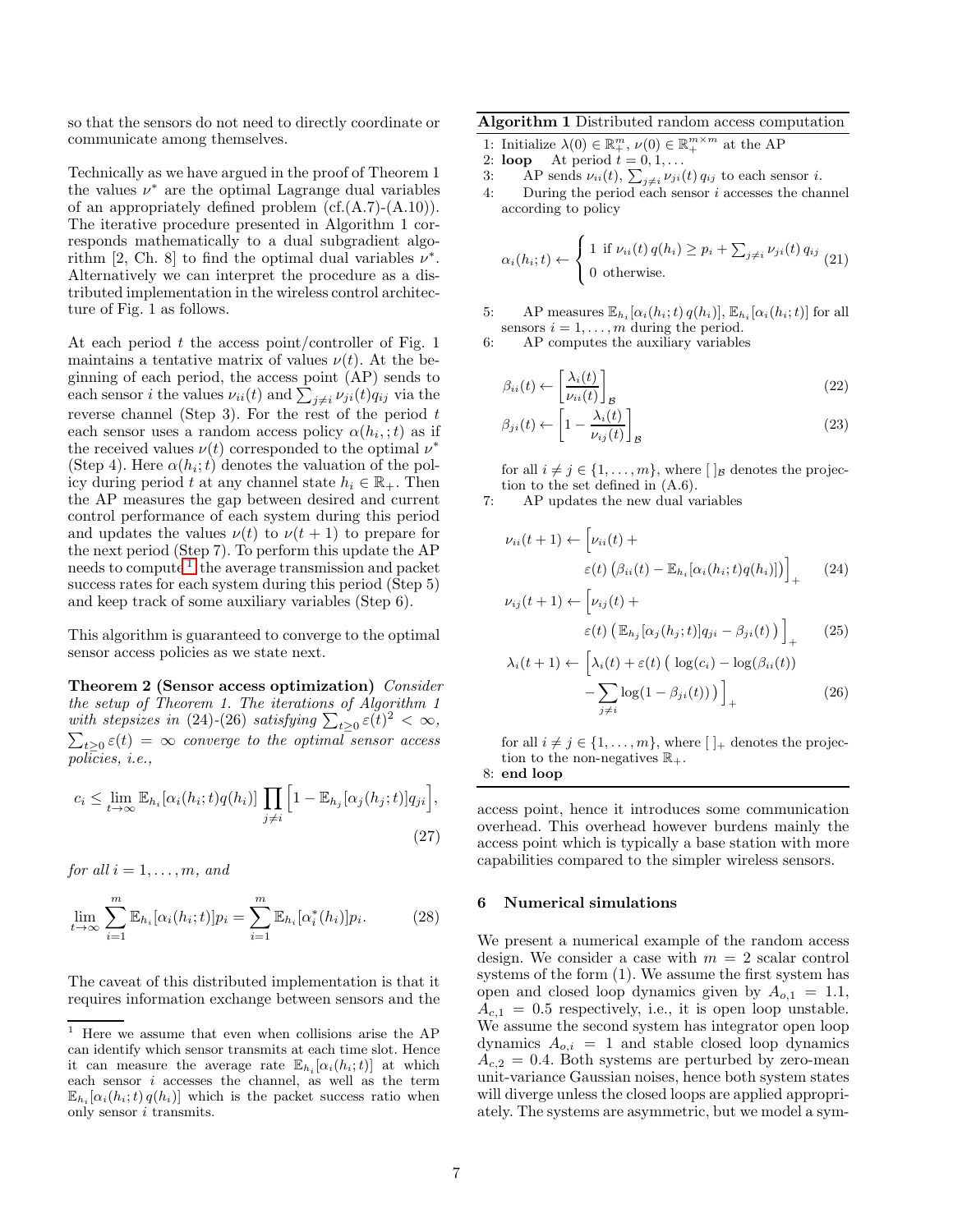

Fig. 3. Evolution of dual variables during the optimization algorithm. The elements of the matrix  $\nu(t)$  converge to the optimal values  $\nu^*$  required to obtain the optimal sensor access policies.



Fig. 4. Channel thresholds corresponding to the access policies selected by the optimization algorithm. The channel thresholds for both sensors converge to their optimal values in the limit. Sensor 1 has a lower threshold, i.e., transmits more often, since it is required to guarantee control performance for a more demanding (unstable) plant.

metric control performance requirement. The Lyapunov function  $V_i(x_i) = x_i^2$   $(P_i = 1)$  for both plants  $i = 1, 2$  is required to decrease with expected rate  $\rho_1 = \rho_2 = 0.8$ (cf. (10)). By Proposition 1 these control performance requirements are equivalent to required packet success rates  $c_1 \approx 0.43$ ,  $c_2 \approx 0.27$  for the two sensors, com-



Fig. 5. Evolution of control systems using the optimal random access policies. Both systems remain stable despite collisions and packet drops. Also their long run average quadratic cost converges to the same value, since be design both systems were required to have the same control performance.

puted by (12). Hence System 1, which is more unstable, requires a higher packet success rate.

We assume that both channel states  $h_{1,k}, h_{2,k}$  are i.i.d. exponential with mean 1. In isolation each sensor faces a packet success probability modeled by the function  $q(h_{i,k}), i = 1, 2$  shown in Fig. 2. Also when both sensors transmit at the same time, collisions occur with probability  $q_{12} = q_{21} = 0.5$ . The transmit powers are taken equal  $p_1 = p_2 = 1$ .

We solve the random access design problem (16)-(17) by implementing Algorithm 1, which as explained in Section 5 solves the problem in the dual domain. We note that at each iteration of the algorithm some expectations with respect to the channel state distributions need to be computed, in particular in steps 24 and 25 of Algorithm 1. In our simulations we approximate these expectations with averages from a large number of samples, since samples from the exponential channel distributions can be readily simulated. The iterates of the matrix dual variables  $\nu(t)$  during the simulation are shown in Fig. 3 where we observe that they converge to the optimal values  $\nu^*$ , as was also shown in the proof of Theorem 2. We also plot the evolution of the sensor access policies  $\alpha_i(h_i; t)$ , or equivalently the thresholds of these policies during the simulation of the algorithm in Fig. 4. As also established in Theorem 2 the channel thresholds converge to their optimal values in the limit. We observe that the Sensor 1 has a lower threshold, meaning that it transmits more often, which is natural since it corresponds to the unstable plant.

After the optimal access policies (equivalently channel thresholds) have been found, we simulate the random access architecture with the obtained. In Fig. 5 we plot the empirical average long term quadratic cost of the systems  $1/N \sum_{k=1}^{N} x_{i,k}^2$  for each system  $i = 1, 2$ . We first observe that both systems remain stable despite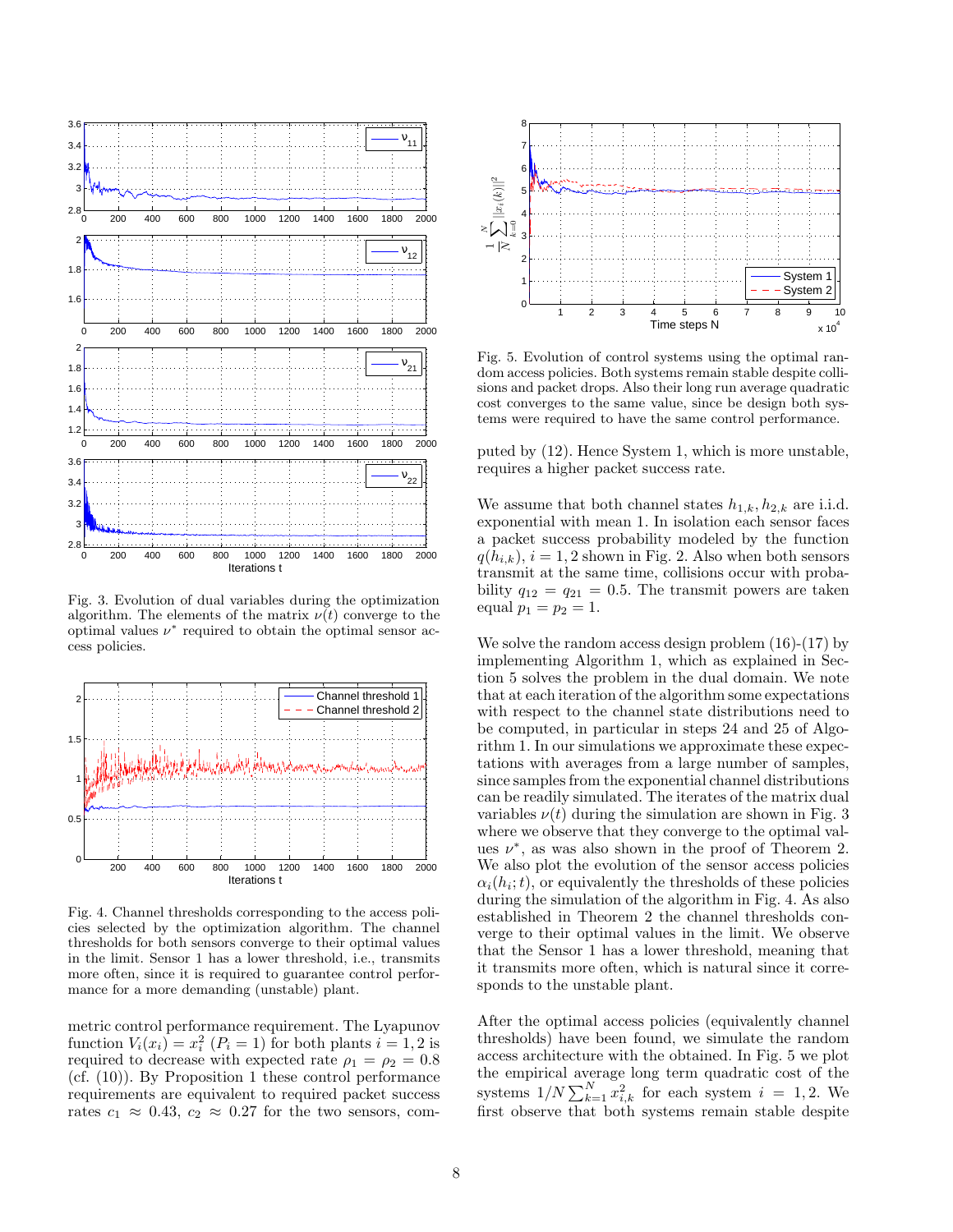packet collisions over the shared channel. Moreover, even though the two systems are asymmetric, both long term average costs converge to the same value because we required the same control performance for both systems. More specifically this long term cost equals the value  $Tr(P_iW_i)/(1-\rho_i) = 1/(1-0.8) = 5$  for both systems  $i = 1, 2$ , as noted in Remark 3. Hence even though the two plants have different dynamics, the obtained channel access policies provide symmetric performance by design. The empirical rates  $1/N \sum_{k=1}^{N} \alpha_{i,k}$  at which each sensor transmits equal 0.51 and  $\overline{0.32}$  for  $i = 1, 2$  respectively. As expected, both sensors access the channel at a rate higher than the respective necessary packet success rate on each link, i.e.,  $\alpha_i^* > c_i$ . This happens because the sensors need to counteract the effect of packet collisions, as well as packet drops due to decoding errors.

## 7 Concluding Remarks

We design a random access mechanism for sensors transmitting measurements of multiple plants over a shared wireless channel to a controller. The goal of the sensors is to guarantee control performance for all control systems by mitigating the effect of packet collisions from simultaneous transmissions as well as by adapting online to randomly varying channel conditions. Via a Lyapunov function abstraction, control performance is transformed to required packet success rates of each closed loop. We show that the optimal random access policies can be decoupled between the sensors and are of a threshold form with respect to channel states. Moreover we develop a distributed procedure to compute the optimal policies.

In future research we aim to explore the ability of the distributed random access design procedure to track changes in the problem parameters, for example, variations in the channel collision pattern, changes in the control performance requirements, or the admission of new control loops in the architecture. Additionally some preliminary work on online sensor adaptation to plant states as in, e.g., the single link case of [9] or the scheduling of [7, 28], is considered in [11].

### References

- [1] S. Adireddy and L. Tong. Exploiting decentralized channel state information for random access. *IEEE Transactions on Information Theory*, 51(2):537–561, 2005.
- [2] D. P. Bertsekas, A. Nedi´c, and A. E. Ozdaglar. *Convex analysis and optimization*. Athena Scientific, 2003.
- [3] P. Billingsley. *Probability and measure*. John Wiley & Sons, 1995.
- [4] R. Blind and F. Allgöwer. Analysis of networked event-based control with a shared communication medium: Part I-Pure ALOHA. In *IFAC World Congress*, 2011.
- [5] S. Boyd and L. Vandenberghe. *Convex Optimization*. Cambridge University Press, 2009.
- [6] O. L. Costa and M. D. Fragoso. Stability results for discretetime linear systems with markovian jumping parameters. *Journal of Math. Analysis and Applications*, 179(1):154–178, 1993.
- [7] M. Donkers, W. Heemels, N. Van De Wouw, and L. Hetel. Stability analysis of networked control systems using a switched linear systems approach. *IEEE Transactions on Automatic Control*, 56(9):2101–2115, 2011.
- K. Gatsis, M. Pajic, A. Ribeiro, and G. J. Pappas. Opportunistic control over shared wireless channels. *IEEE Transactions on Automatic Control*, 60(12):3140–3155, 2015.
- K. Gatsis, A. Ribeiro, and G. J. Pappas. Optimal power management in wireless control systems. *IEEE Transactions on Automatic Control*, 59(6):1495–1510, 2014.
- [10] K. Gatsis, A. Ribeiro, and G. J. Pappas. Control with random access wireless sensors. In *54th IEEE Conference on Decision and Control*, pages 318–323, 2015.
- [11] K. Gatsis, A. Ribeiro, and G. J. Pappas. Control-aware random access communication. In *ACM/IEEE 7th International Conference on Cyber-Physical Systems (ICCPS)*, 2016. Available at [http://www.seas.upenn.edu/~kgatsis/papers/GatsisEtal\\_ICCPS16.pdf](http://www.seas.upenn.edu/~kgatsis/papers/GatsisEtal_ICCPS16.pdf).
- [12] A. Goldsmith. *Wireless communications*. Cambr. Univ. Press, 2005.
- [13] V. Gupta, T. H. Chung, B. Hassibi, and R. M. Murray. On a stochastic sensor selection algorithm with applications in sensor scheduling and sensor coverage. *Automatica*, 42(2):251–260, 2006.
- [14] J. Hespanha, P. Naghshtabrizi, and Y. Xu. A survey of recent results in networked control systems. *Proceedings of the IEEE*, 95(1):138–162, 2007.
- [15] D. Hristu-Varsakelis. Feedback control systems as users of a shared network: Communication sequences that guarantee stability. In *Proc. of the 40th IEEE Conf. on Decision and Control, 2001*, volume 4, pages 3631–3636, 2001.
- [16] Y. Hu and A. Ribeiro. Adaptive distributed algorithms for optimal random access channels. *IEEE Transactions on Wireless Communications*, 10(8):2703–2715, 2011.
- [17] J. Le Ny, E. Feron, and G. J. Pappas. Resource constrained lqr control under fast sampling. In *Proc. of the 14th Int. Conf. on Hybrid Systems: Computation and Control*, pages 271–280, 2011.
- [18] X. Liu and A. Goldsmith. Wireless medium access control in networked control systems. In *Proc. of the 2004 American Control Conference (ACC)*, volume 4, pages 3605–3610, 2004.
- [19] W. Luo and A. Ephremides. Power levels and packet lengths in random multiple access. *IEEE Transactions on Information Theory*, 48(1):46–58, 2002.
- [20] X. Qin and R. Berry. Distributed approaches for exploiting multiuser diversity in wireless networks. *IEEE Transactions on Information Theory*, 52(2):392–413, 2006.
- [21] D. E. Quevedo, A. Ahlén, A. S. Leong, and S. Dey. On Kalman filtering over fading wireless channels with controlled transmission powers. *Automatica*, 48(7):1306–1316, 2012.
- [22] M. Rabi, L. Stabellini, A. Proutiere, and M. Johansson. Networked estimation under contention-based medium access. *Int. Journal of Robust and Nonlinear Control*, 20(2):140–155, 2010.
- [23] C. Ramesh, H. Sandberg, and K. H. Johansson. Design of state-based schedulers for a network of control loops. *IEEE Transactions on Automatic Control*, 58(8):1962–1975, 2013.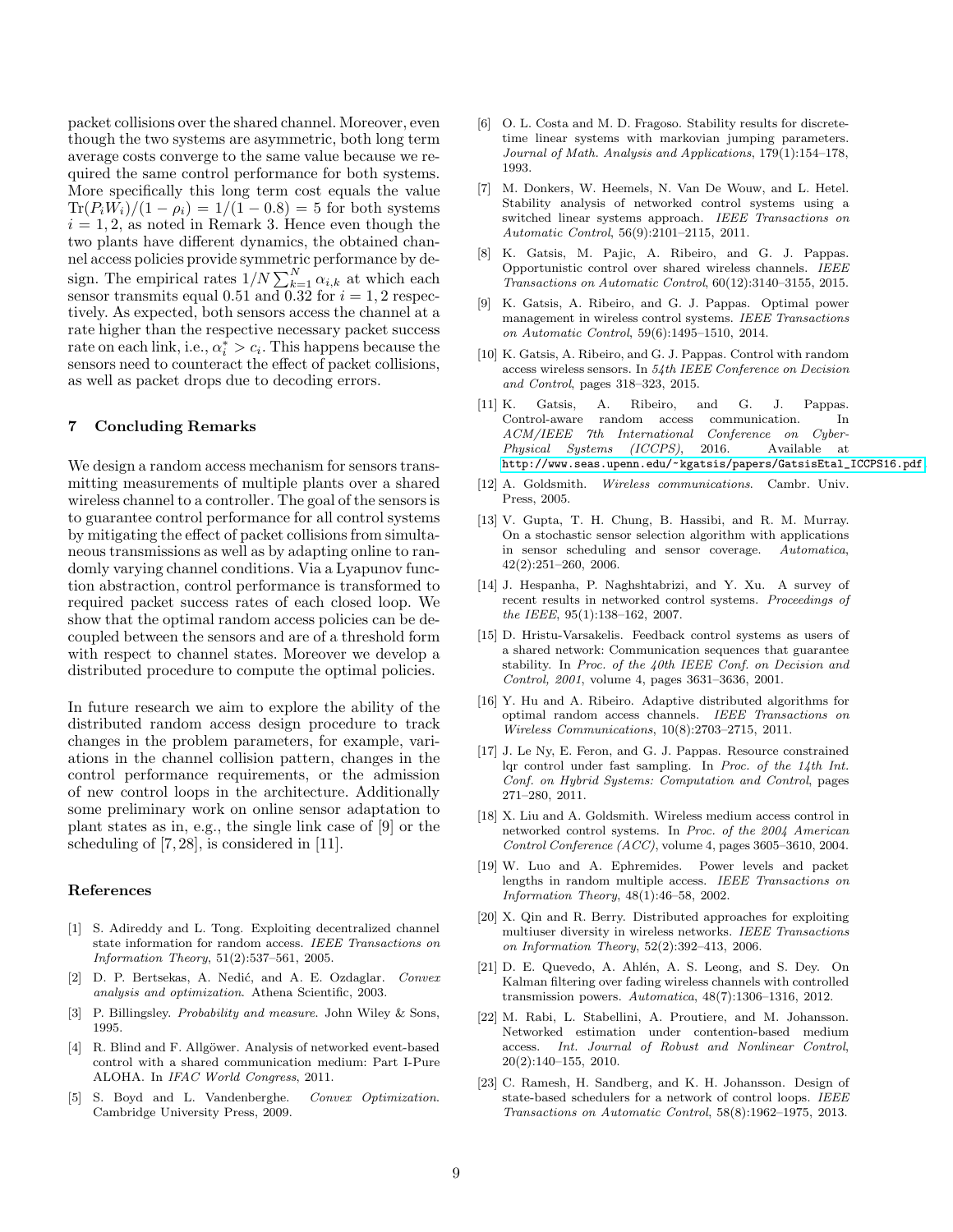- [24] H. Rehbinder and M. Sanfridson. Scheduling of a limited communication channel for optimal control. *Automatica*, 40(3):491–500, 2004.
- [25] A. Ribeiro. Optimal resource allocation in wireless communication and networking. *EURASIP Journal on Wireless Communications and Networking*, 2012(1):1–19, 2012.
- [26] M. Tabbara and D. Nesic. Input–output stability of networked control systems with stochastic protocols and channels. *IEEE Transactions on Automatic Control*, 53(5):1160–1175, 2008.
- [27] M. Vasconcelos and N. Martins. Remote estimation games over shared networks. In *52nd Annual Allerton Conf. on Communication, Control, and Computing*, pages 12–18, 2014.
- [28] G. C. Walsh, H. Ye, and L. G. Bushnell. Stability analysis of networked control systems. *IEEE Transactions on Control Systems Technology*, 10(3):438–446, 2002.
- [29] W. Zhang. Stabilization of networked control systems over a sharing link using ALOHA. In *Proc. of the 42nd IEEE Conference on Decision and Control (CDC)*, volume 1, pages 204–209, 2003.
- [30] W. Zhang, M. Branicky, and S. Phillips. Stability of networked control systems. *IEEE Control Systems Magazine*, 21(1):84–99, 2001.

# A Proof of Theorem 1

The first part of the proof involves converting problem (16)-(17) into an equivalent auxiliary optimization problem which has zero duality gap. Then in the second part we use Lagrange duality arguments to show that (19) describes an optimal solution for the auxiliary problem.

We begin by a modification to remove the product of the expectations appearing in the constraints (17). Taking the logarithm at each side of (17) preserves the feasible set of variables by monotonicity. Then the logarithm of the product at the right hand side of (17) becomes a sum of logarithms, and we can rewrite the optimal random access design problem equivalently as

$$
\underset{\alpha \in \mathcal{A}}{\text{minimize}} \quad \sum_{i=1}^{m} \mathbb{E}_{h_i} \alpha_i(h_i) p_i \tag{A.1}
$$

subject to  $\log(c_i) \leq \log(\mathbb{E}_{h_i}[\alpha_i(h_i) q(h_i)])$ 

$$
+\sum_{j\neq i}\log(1-\mathbb{E}_{h_j}[\alpha_j(h_j)]q_{ji}),\qquad(A.2)
$$

$$
i=1,\ldots,m.
$$

Here we make an implicit technical assumption that the terms  $\mathbb{E}_{h_i}[\alpha_i(h_i) q(h_i)]$  and  $\mathbb{E}_{h_i}[\alpha_i(h_i)] q_{ij}$  in  $(A.2)$ , which in general take values in the unit interval  $[0, 1]$ as all involved variables belong there too, are bounded away from 0 and 1. Then the logarithms in (A.2) are well-defined and finite. This does not restrict the feasible set of solutions, as intuitively each sensor  $i$  can neither choose  $\alpha_i(h_i)$  too close to 0 otherwise it cannot meet its packet success requirement in (17), nor too close to 1 otherwise it causes significant packet collisions on other sensors.

Next, we replace the term  $\mathbb{E}_{h_i}[\alpha_i(h_i) q(h_i)]$  in constraint (A.2) by an auxiliary variable  $\beta_{ii}$  for  $i = 1, \ldots, m$ , and the terms  $\mathbb{E}_{h_j}[\alpha_j(h_j)]q_{ji}$  in (A.2) by variables  $\beta_{ji}$  for  $j \neq i$ . Hence we rewrite (A.2) as

$$
\log(c_i) \le \log(\beta_{ii}) + \sum_{j \ne i} \log(1 - \beta_{ji}). \tag{A.3}
$$

To force the auxiliary variables to behave like the expectations we introduce additional constraints of the form

$$
\beta_{ii} \leq \mathbb{E}_{h_i} [\alpha_i(h_i) q(h_i)] \tag{A.4}
$$

$$
\beta_{ji} \ge \mathbb{E}_{h_j} [\alpha_j(h_j)] q_{ji} \tag{A.5}
$$

for all  $i, j \in \{1, \ldots, m\}, j \neq i$ . Each of these variables are restricted to a subset

$$
\beta_{ij} \in \mathcal{B} = [\beta_{\min}, \beta_{\max}] \tag{A.6}
$$

of the unit interval [0, 1]. In a matrix form  $\beta \in \mathcal{B}^{m \times m}$ . These upper and lower bounds guarantee that all logarithms at constraints (A.3) are finite, as we also assumed for constraint (A.2). Overall we formulate the auxiliary optimization problem

$$
\underset{\alpha \in \mathcal{A}, \ \beta \in \mathcal{B}^{m \times m}}{\text{minimize}} \sum_{i=1}^{m} \mathbb{E}_{h_i} \alpha_i(h_i) p_i \tag{A.7}
$$

subject to 
$$
\log(c_i) \leq \log(\beta_{ii}) + \sum_{j \neq i} \log(1 - \beta_{ji})
$$
 (A.8)

$$
\beta_{ii} \leq \mathbb{E}_{h_i}[\alpha_i(h_i) q(h_i)]
$$
\n
$$
\beta_{ji} \geq \mathbb{E}_{h_j}[\alpha_j(h_j)] q_{ji}
$$
\n
$$
(A.10)
$$
\n
$$
i, j \in \{1, ..., m\}, j \neq i
$$

We argue that this auxiliary problem is equivalent to the original one in  $(16)-(17)$ , in the sense that a feasible solution of one problem corresponds to a feasible solution with the same objective value for the other problem. Indeed let's start with a feasible solution  $\alpha$  for (16)-(17). Let us define variables  $\beta$  that make  $(A.9)$ ,  $(A.10)$  hold with equality for all  $i, j \in \{1, \ldots, m\}, j \neq i$ . Then the pair  $\alpha$ ,  $\beta$  is also feasible for problem (A.7)-(A.10) and has the same objective. Reversely, consider a feasible pair  $\alpha$ ,  $\beta$  for problem (A.7)-(A.10). Without loss we can assume that all constraints  $(A.9)-(A.10)$  hold with equality. Otherwise if, say, an inequality  $i$  in  $(A.9)$  is strict, we can increase the value of variable  $\beta_{ii}$  till equality in (A.9) is reached without loss of feasibility in (A.8) and without changing the objective value in (A.7). A similar procedure can be performed if some inequality (A.10) is strict, leading finally to a new feasible point satisfying (A.9)-(A.10) with equalities. Then it is immediate that  $\alpha$  is also feasible for (17) and has the same objective.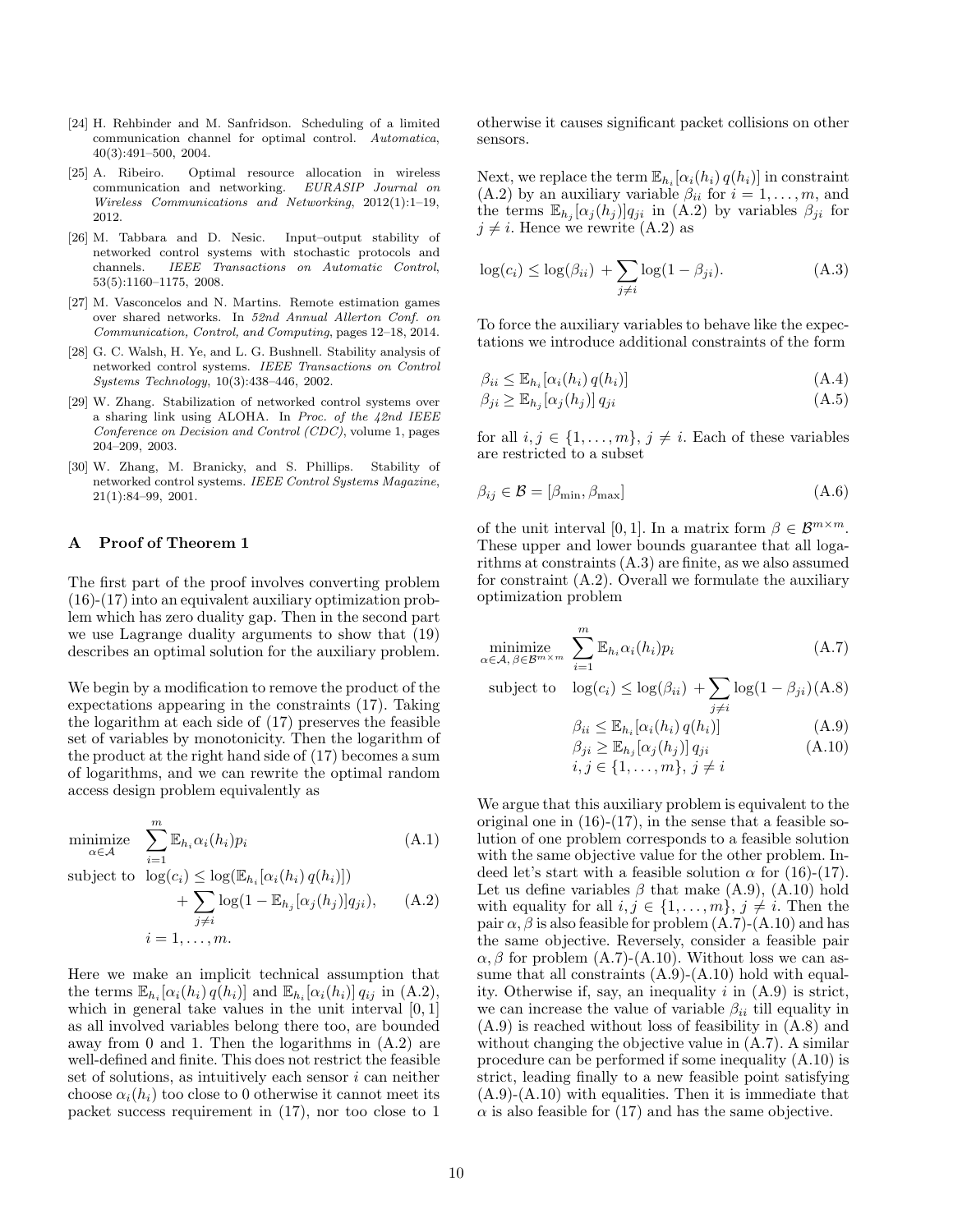Based on the established equivalence, in the rest of the proof it suffices to show that (19) describes an optimal solution for the auxiliary problem  $(A.7)-(A.10)$ . The advantage of formulating this auxiliary problem is that it has zero duality gap as can be shown by the results in [25]. To formally state this result, let us denote the optimal value of this problem by  $P^*$  (finite by feasibility Assumption 2) and let us define the Lagrange dual problem. We associate dual variables  $\lambda_i \geq 0$  with inequalities (A.8),  $\nu_{ii} \ge 0$  with (A.9), and  $\nu_{ij} \ge 0$  with (A.10), for  $i, j \in \{1, \ldots, m\}$ . We write the Lagrangian function as

$$
L(\alpha, \beta, \lambda, \nu) = \sum_{i=1}^{m} \mathbb{E}_{h_i} \alpha_i(h_i) p_i
$$
  
+ 
$$
\sum_{i=1}^{m} \lambda_i \Big\{ \log(c_i) - \log(\beta_{ii}) - \sum_{j \neq i} \log(1 - \beta_{ji}) \Big\}
$$
  
+ 
$$
\sum_{i=1}^{m} \nu_{ii} (\beta_{ii} - \mathbb{E}_{h_i} [\alpha_i(h_i) q(h_i)])
$$
  
+ 
$$
\sum_{i=1}^{m} \sum_{j \neq i} \nu_{ij} (\mathbb{E}_{h_j} [\alpha_j(h_j)] q_{ji} - \beta_{ji})
$$
 (A.11)

Here the dual variables take values  $\lambda \in \mathbb{R}^m_+$ ,  $\nu \in \mathbb{R}^{m \times m}_+$ . We can rearrange the terms of the Lagrangian in the form

$$
L(\alpha, \beta, \lambda, \nu) = \sum_{i=1}^{m} \left\{ \mathbb{E}_{h_i} \alpha_i(h_i) \left[ p_i + \sum_{j \neq i} \nu_{ji} q_{ij} - \nu_{ii} q(h_i) \right] + \sum_{j \neq i} \left[ -\lambda_i \log(1 - \beta_{ji}) - \nu_{ij} \beta_{ji} \right] + \nu_{ii} \beta_{ii} - \lambda_i \log(\beta_{ii}) + \lambda_i \log(c_i) \right\}.
$$
 (A.12)

This form is useful because each primal variable  $(\alpha_i(h_i))$ and  $\beta_{ii}$  for each i, j) is decoupled from the others, a fact we will exploit next. Then we can define the Lagrange dual function

$$
g(\lambda, \nu) = \inf_{\alpha \in \mathcal{A}, \ \beta \in \mathcal{B}^{m \times m}} L(\alpha, \beta, \lambda, \nu),
$$
 (A.13)

as well as the Lagrange dual problem whose optimal value we denote by  $D^*$  as

$$
D^* = \inf_{\lambda \in \mathbb{R}_+^m, \nu \in \mathbb{R}_+^{m \times m}} g(\lambda, \nu).
$$
 (A.14)

Then we can establish the following zero duality property about the auxiliary problem (A.7)-(A.10).

Proposition 2 (Strong Duality) Let Assumptions 1 and 2 hold. Then the problem  $(A.7)$ - $(A.10)$  has zero duality gap, i.e.,  $P^* = \overline{D^*}$ . Moreover if  $\alpha^*, \beta^*$  are optimal solutions and  $\lambda^*, \nu^*$  are optimal solutions for the dual

problem (A.14), then

$$
\alpha^*, \beta^* \in \operatorname*{argmin}_{\alpha \in \mathcal{A}, \, \beta \in \mathcal{B}^{m \times m}} L(\alpha, \beta, \lambda^*, \nu^*). \tag{A.15}
$$

The result follows from [25, Theorems 1 and 4] where general stochastic optimization problems of the form (A.7)-(A.10) are examined under non-atomic probability measures (Assumption 1) and strict feasibility (Assumption 2). The proof is omitted due to space limitations.

The above characterization suggests that we can recover the optimal variables  $\alpha^*, \beta^*$  of our problem by just minimizing the unconstrained Lagrangian function. A technical caveat of (A.15) is that it describes an inclusion only, implying that in general there might be Lagrangian minimizers that are not optimal. The following lemma excludes such cases by establishing that the Lagrangian minimizers  $\alpha$ , which are functions, i.e., infinitedimensional variables, are unique up to a set of measure zero. Moreover the following lemma gives an explicit expression for these minimizers.

**Lemma 1** Consider any dual variables  $\lambda \in \mathbb{R}_+^m$ ,  $\nu \in$  $\mathbb{R}_+^{m \times m}$ . Then the functions  $\alpha \in \mathcal{A}$  that minimize the Lagrangian  $L(\alpha, \beta, \lambda, \nu)$  are uniquely defined except for a set of arguments  $h \in \mathbb{R}_+^m$  of measure zero, and are given by

$$
\alpha_i(h_i; \lambda, \nu) = \begin{cases} 1 & \text{if } \nu_{ii}q(h_i) \ge p_i + \sum_{j \ne i} \nu_{ji}q_{ij} \\ 0 & \text{otherwise.} \end{cases} (A.16)
$$

for each  $i = 1, \ldots, m$  and for every value  $h_i \in \mathbb{R}_+$ .

In (A.16) the term  $\alpha_i(h_i; \lambda, \nu)$  denotes the function  $\alpha_i$ that minimizes the Lagrangian  $L(\alpha, \beta, \lambda, \nu)$  at given dual points  $\lambda, \nu$  evaluated at an argument  $h_i$ . The proof can be found in Appendix B.

To sum up we have shown in (A.15) that the optimal solution  $\alpha(.)$  to problem  $(A.7)-(A.10)$  belongs in the set of Lagrange minimizers at  $\lambda^*, \nu^*$ , and by Lemma 1 these minimizers are unique up to a set of measure zero. As a result, all these minimizers will have the same objective and constraint slack in problem (A.7)-(A.10), and they will all be optimal for this problem. In particular, the specific minimizer defined by  $\alpha_i(h_i; \lambda^*, \nu^*)$  given in (A.16) will be optimal for the problem, and corresponds exactly to the one given in (19) at the statement of the theorem.

## B Proof of Lemma 1

Consider the problem of minimizing the Lagrangian  $L(\alpha, \beta, \lambda, \nu)$  over variables  $\alpha \in \mathcal{A}, \beta \in \mathcal{B}^{m \times m}$ . Due to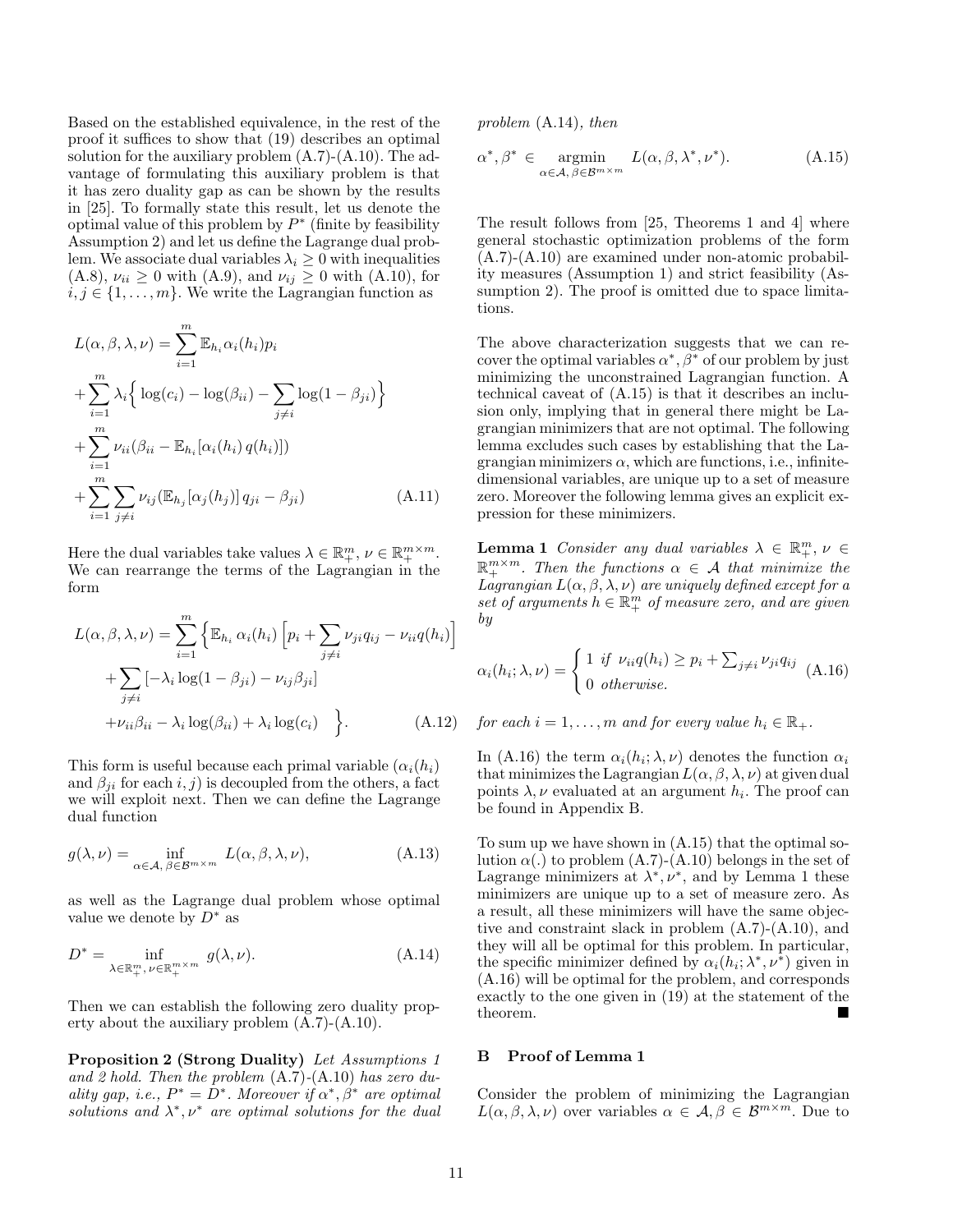the separability of the Lagrangian given in the form  $(A.12)$  over variables  $\alpha, \beta$ , we can separate the problem into subproblems

$$
\underset{\beta_{ji}\in\mathcal{B}}{\text{argmin}} \quad -\lambda_i \log(1-\beta_{ji}) - \nu_{ij}\beta_{ji} \tag{B.1}
$$

$$
\underset{\beta_{ii} \in \mathcal{B}}{\text{argmin}} \quad \nu_{ii}\beta_{ii} - \lambda_i \log(\beta_{ii}) \tag{B.2}
$$

$$
\underset{\alpha_i \in \mathcal{A}_i}{\text{argmin}} \quad \mathbb{E}_{h_i} \, \alpha_i(h_i) \left[ p_i + \sum_{j \neq i} \nu_{ji} q_{ij} - \nu_{ii} q(h_i) \right] \tag{B.3}
$$

for  $i, j \in \{1, \ldots, m\}, i \neq j$ . Next we need to verify that (A.16) is optimal for (B.3). Note that without loss of generality we can exchange the expectation operator  $\mathbb{E}_{h_i}$ and the minimization over  $\alpha_i \in \mathcal{A}_i$ , which is a function  $\alpha_i : \mathbb{R}_+ \to [0, 1]$  defined for any channel value  $h_i \in \mathbb{R}_+$ , to equivalently solve

$$
\underset{\alpha_{i}(h_{i}) \in [0,1]}{\text{argmin}} \ \alpha_{i}(h_{i}) \left[ p_{i} + \sum_{j \neq i} \nu_{ji}^{*} q_{ij} - \nu_{ii}^{*} q(h_{i}) \right]. \tag{B.4}
$$

pointwise at all values  $h_i \in \mathbb{R}_+$ . This is valid because any function  $\alpha_i$  that minimizes (B.3) can differ form the minimizer in (B.4) at a set of values  $h_i \in \mathbb{R}_+$  with measure at most zero.

Then we can verify that (A.16) is the minimizer in (B.4). That is because the right hand side in (B.4) is a linear expression of  $\alpha_i(h_i) \in [0, 1]$ . Hence the minimizer  $\alpha_i(h_i)$ is uniquely defined, and takes values either 0 or 1 except for the values  $h_i$  where  $p_i + \sum_{j \neq i} \nu_{ji}^* q_{ij} - \nu_{ii}^* q(h_i) = 0.$ In the latter case the minimizer is not uniquely defined. However due to the strict monotonicity assumption for  $q(h_i)$  this case occurs for at most one value  $h_i$ , hence it is a measure zero event since measure  $\phi_i$  is non-atomic by Assumption 1. This completes the proof.

We also note for future reference the terms  $\beta$  that minimize the Lagrangian. Since (B.1), (B.2) are strongly convex, their minimizers are unique and satisfy the first order conditions  $\partial L/\partial \beta = 0$ , that is

$$
\nu_{ii} - \frac{\lambda_i}{\beta_{ii}} = 0 \tag{B.5}
$$

$$
\frac{\lambda_i}{1 - \beta_{ji}} - \nu_{ij} = 0.
$$
 (B.6)

respectively subject to the box constraints  $\beta_{ji} \in \mathcal{B}$  for all  $i, j \in \{1, \ldots, m\}$ . As a result the optimal solutions are given by

$$
\beta_{ii}(\lambda,\nu) = \left[\frac{\lambda_i}{\nu_{ii}}\right]_{\mathcal{B}} \tag{B.7}
$$

$$
\beta_{ji}(\lambda,\nu) = \left[1 - \frac{\lambda_i}{\nu_{ij}}\right]_{\mathcal{B}}
$$
\n(B.8)

for all  $i \neq j \in \{1, \ldots, m\}$ , where  $\lceil \lg \right|$  denotes the projection to the set defined in (A.6).

# C Proof of Theorem 2

A sufficient condition for (27) and (28) is that

$$
\lim_{t \to \infty} \mathbb{E}_{h_i}[\alpha_i(h_i; t)] = \mathbb{E}_{h_i}[\alpha_i^*(h_i)] \tag{C.1}
$$

$$
\lim_{t \to \infty} \mathbb{E}_{h_i}[\alpha_i(h_i; t)q(h_i)] = \mathbb{E}_{h_i}[\alpha_i^*(h_i)q(h_i)] \tag{C.2}
$$

hold for all  $i = 1, \ldots, m$ . Indeed this immediately implies (28), while (27) is also implied since the optimal policy  $\alpha^*$  for problem (16)-(17) needs to be feasible. In the proof of Theorem 1 we argued that problem (16)-(17) is equivalent to the auxiliary problem (A.7)-(A.10) with variables  $\alpha \in \mathcal{A}, \beta \in \mathcal{B}^{m \times m}$ . Hence it suffices to show that the algorithm converges to the optimal solution of this auxiliary problem in the sense of  $(C.1)-(C.1)$ .

Recall that after introducing dual variables  $\lambda \in \mathbb{R}^m_+$ ,  $\nu \in \mathbb{R}_+^{m \times m}$ , the Lagrange dual function  $g(\lambda, \nu)$  of the auxiliary problem  $(A.7)-(A.10)$  is defined in  $(A.13)$ . We begin by arguing that that at each iteration of the algorithm, the dual variables  $\lambda(t)$ ,  $\nu(t)$  according to (24)-(26) move towards a subgradient direction of the dual function. For convenience let us denote the direction of the steps at (24)-(25) by the matrix  $s_{\nu}(t) \in \mathbb{R}^{m \times m}$  defined as

$$
s_{\nu,ii}(t) = \beta_{ii}(t) - \mathbb{E}_{h_i}[\alpha_i(h_i; t) q(h_i)] \tag{C.3}
$$

$$
s_{\nu,ij}(t) = \mathbb{E}_{h_j}[\alpha_j(h_j; t)]q_{ji} - \beta_{ji}(t)
$$
\n(C.4)

for all  $i \neq j \in \{1, \ldots, m\}$ , and the steps at (26) by the vector  $s_{\lambda}(t) \in \mathbb{R}^m$  defined as

$$
s_{\lambda,i}(t) = \log(c_i) - \log(\beta_{ii}(t)) - \sum_{j \neq i} \log(1 - \beta_{ji}(t))
$$
 (C.5)

for all  $i \in \{1, \ldots, m\}$ . We argue that  $s_{\nu}(t), s_{\lambda}(t)$  are subgradient directions for the dual function at the point  $\lambda(t), \nu(t)$ , i.e., that

$$
g(\lambda', \nu') - g(\lambda(t), \nu(t)) \leq (\lambda' - \lambda(t))^T s_{\lambda}(t)
$$
  
+ Tr( $(\nu' - \nu(t)) s_{\nu}(t)$ ) (C.6)

for all  $\lambda' \in \mathbb{R}^m_+$ ,  $\nu' \in \mathbb{R}^{m \times m}_+$ . This can be shown as follows.

Consider an iteration of Algorithm 1. The variable  $\alpha(t)$ selected by the algorithm at step (21) is a variable that minimizes the Lagrangian  $L(\alpha, \beta, \lambda(t), \nu(t))$  with respect to the variable  $\alpha \in \mathcal{A}$ . This follows directly from Lemma 1. Similarly the variables  $\beta(t)$  at step (23) minimize the Lagrangian function  $L(\alpha, \beta, \lambda(t), \nu(t))$  with respect to the variable  $\beta \in \mathcal{B}^{m \times m}$ . This fact is included